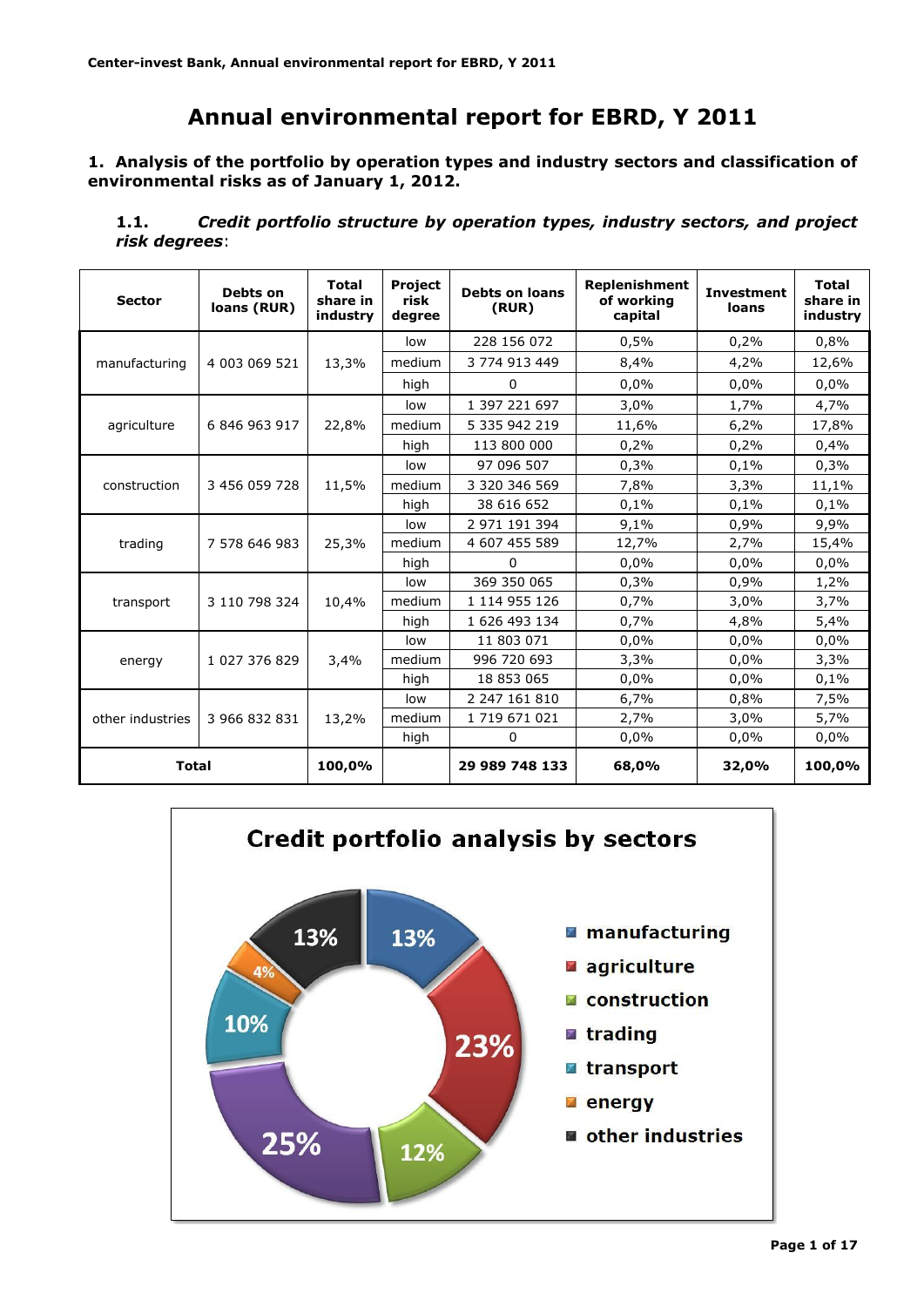*1.2. Credit portfolio structure by environmental, social, and project risk degrees:*

| <b>Risk</b><br>degree | Environmental risk,<br>debts on loans (RUR) | <b>Share</b> |
|-----------------------|---------------------------------------------|--------------|
| low                   | 17 397 893 710                              | 58,0%        |
| medium                | 8 011 626 370                               | 26,7%        |
| high                  | 4 580 228 053                               | 15,3%        |







| <b>Risk</b><br>degree | Social risk,<br>debts on loans (RUR) | <b>Share</b> |
|-----------------------|--------------------------------------|--------------|
| low                   | 16 338 681 168                       | 54,5%        |
| medium                | 6 353 376 523                        | 21,2%        |
| high                  | 7 297 690 442                        | 24,3%        |

| <b>Risk</b><br>degree | Project risk,<br>debts on loans (RUR) | <b>Share</b> |  |  |  |
|-----------------------|---------------------------------------|--------------|--|--|--|
| low                   | 7 321 980 616                         | 24,4%        |  |  |  |
| medium                | 20 870 004 666                        | 69,6%        |  |  |  |
| high                  | 1 797 762 851                         | 6,0%         |  |  |  |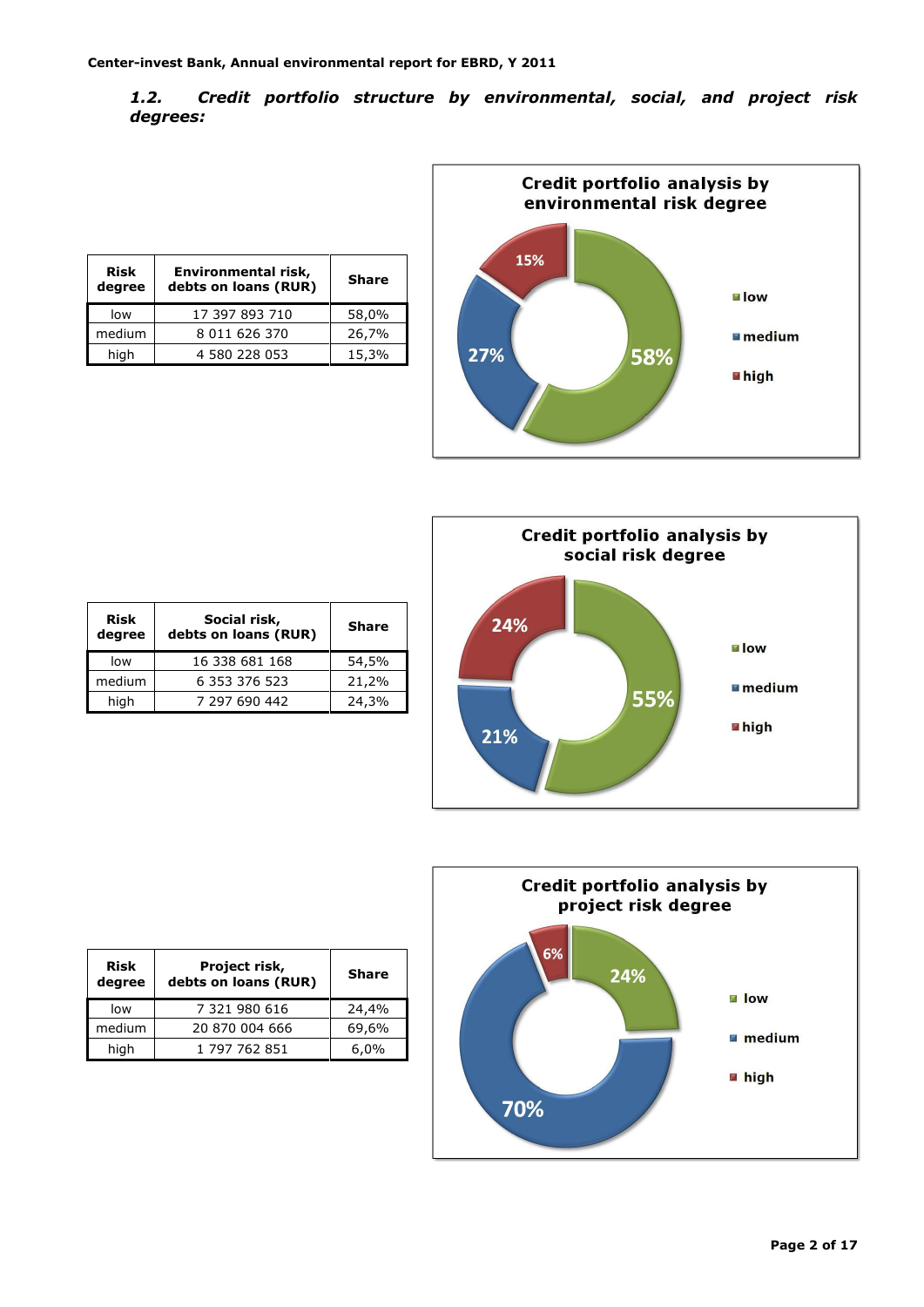The following diagram presents groups of high project risk customers by industries.



#### **2. Describe how the environmental procedures were included in the operation approval process:**

In 2010 the Bank adopted a new version of «Environmental and Social Policy» (06.09.2010, amendments dd. 01.02.2011), which was agreed with EBRD and IFC.

The Environmental and Social policy of JSC CB Center-invest (further 'Policy') is a key element of the process of decision-making in the Bank related to financing and approval of projects, and monitoring of their realization.

The purpose of the Policy consist in description of the commitments and procedures supporting the generally recognized principles of promotion of the 'environmentally safe and steady development' in all business operations in the domains of banking, investment, and technical cooperation, as a fundamental aspect of a rational conduct of business.

Center-Invest Bank prefers to finance the projects capable of bringing additional environmental and social yields. Special attention is paid to projects including elements aimed at solution of priority environmental and social problems characteristic of the region, where the Bank operates, such as mitigation of the climate change consequences and the corresponding adaptation measures, desertification, preservation of biodiversity, power and resources saving, reduction of the scale of poverty, promotion of good labor conditions, overcoming of social alienation, access to the basic services, equality of sexes, transparency and social development.

The Bank understands the importance of the measures for mitigation of the climate change consequences and corresponding adaptation, and their priority in the context of its operations in the region. It intends to further develop its approach to solution of the climate change problems, especially with regard to reduction of the greenhouse gas emissions, adaptation, use of renewable energy sources, and raising of power efficiency, and to intensify its efforts for solution of these problems within the framework of its operations.

All projects funded by the Bank are subjected to preliminary environmental and social assessment to assist in taking decisions on expediency of financing of a particular activity and, in case of a positive decision, determination of the approach to solution of the environmental and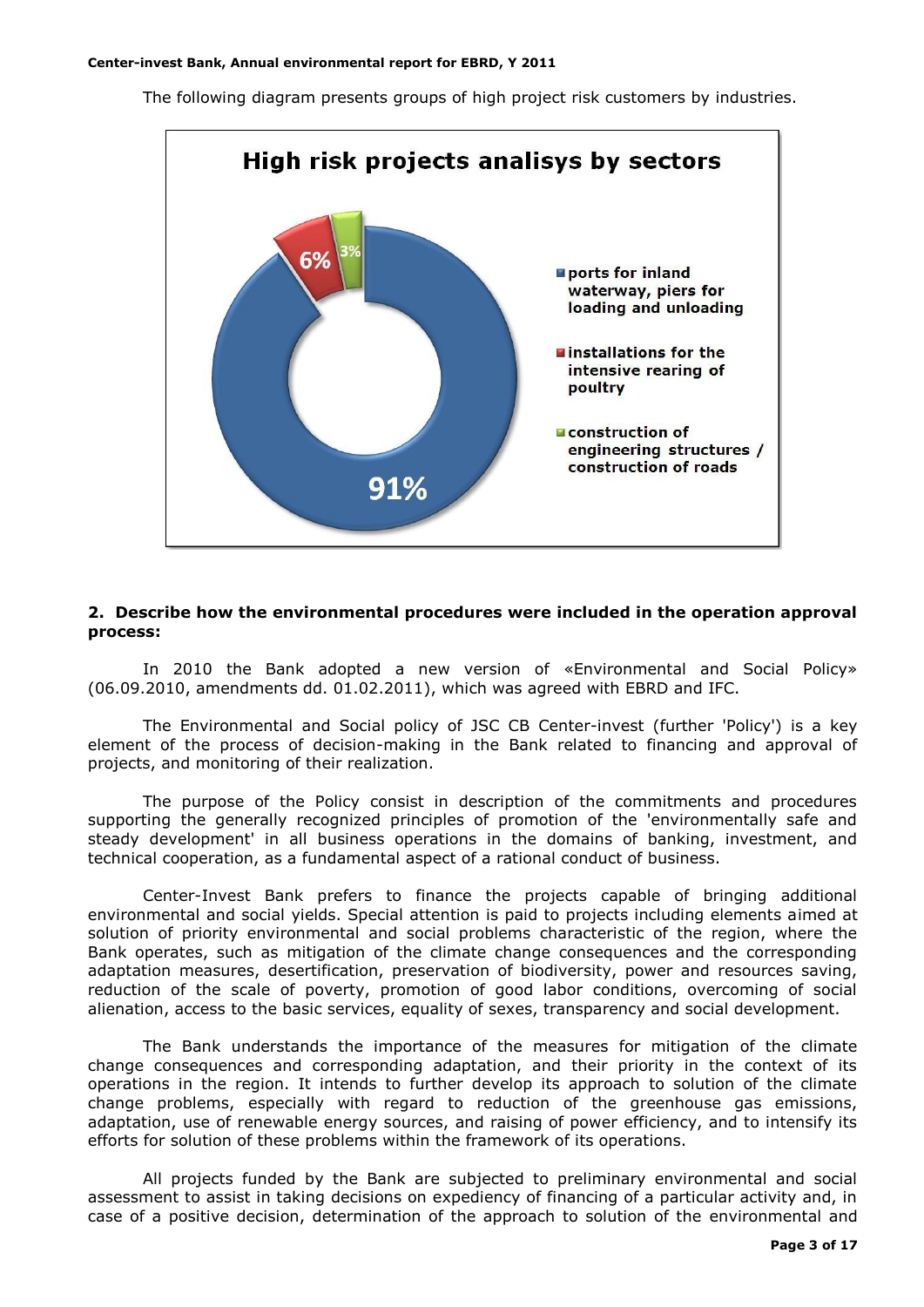social problems. Such a preliminary social and environmental assessment is a part of the process of general preliminary assessment of the project, which presupposes assessment of the financial, and goodwill risks, and identification of opportunities to improve the environmental or social situation. This preliminary assessment takes into account the nature and the scale of the project, and is commensurate with the level of environmental and social risks and their consequences.

Center-Invest Bank may refuse from financing of a proposed project for environmental or social reasons in the events when, for instance, such project does not provide for satisfactory methods of solution of environmental and social problems within the time limits deemed reasonable by the Bank, or when the level of residual consequences is inadmissibly high. Besides, there is a list of operations, which the Bank will not finance. That list is contained in the appended 'Environmental and Social Exclusion List of Center-Invest Bank.

Based on environmental and social criteria, Center-Invest Bank classifies the proposed projects by the following categories depending on the level of environmental and social risks: 'A' or 'high-risk', 'B' or 'medium-risk', 'C' or 'low-risk' (Annex 3). This is needed to provide for the scale of the potential environmental and social consequences and problems connected with the proposed projects, and to determine the nature and depth of the required analysis of the environmental and social aspects of each project, the extent of disclosure of information, and cooperation with the interested parties, account taken of the character, the location, the environmental sensitivity, and the scale of the project, as well as the nature and severity of the concomitant environmental consequences and problems. The Bank refers to Category 'A' all projects described in the appended 'Category 'A' Projects', and the projects characterized by a 'high' level of environmental and social risks based on assessment carried out in accordance with the appended 'Criteria of Assessment of Environmental and Social Risks' (Annex 4).

Center-Invest Bank will monitor compliance with the environmental and social commitments under the projects. If the results of monitoring show that the project realization circumstances have changed, or that the customer does not comply with its obligations to observe the requirements, the Bank will work out the corrective actions in collaboration with the customer, and/or resort to the appropriate legal remedies provided for in the contractual and legal documents.

## **3. Specify the details of the operations, the execution of which was refused for environmental reasons, in particular because of actual or alleged failure to comply with the Exclusion List:**

No such cases found.

## **4. Specify the details of the operations, the execution of which was refused for environmental reasons, because of failure to comply with the laws on health or safety:**

No such cases found.

**5. Specify the details of significant environmental problems connected with the borrowers, during the accounting period. In particular:**

- **Accidents / court hearings / lawsuits,**
- **Cases of non-compliance with the applicable laws on environment protection, heath, or safety, resulting in fines, penalties, or non-compliance rates,**
- **Cases of non-compliance of the borrowers with the environmental provisions of the agreements signed with the Bank:**

No such cases found.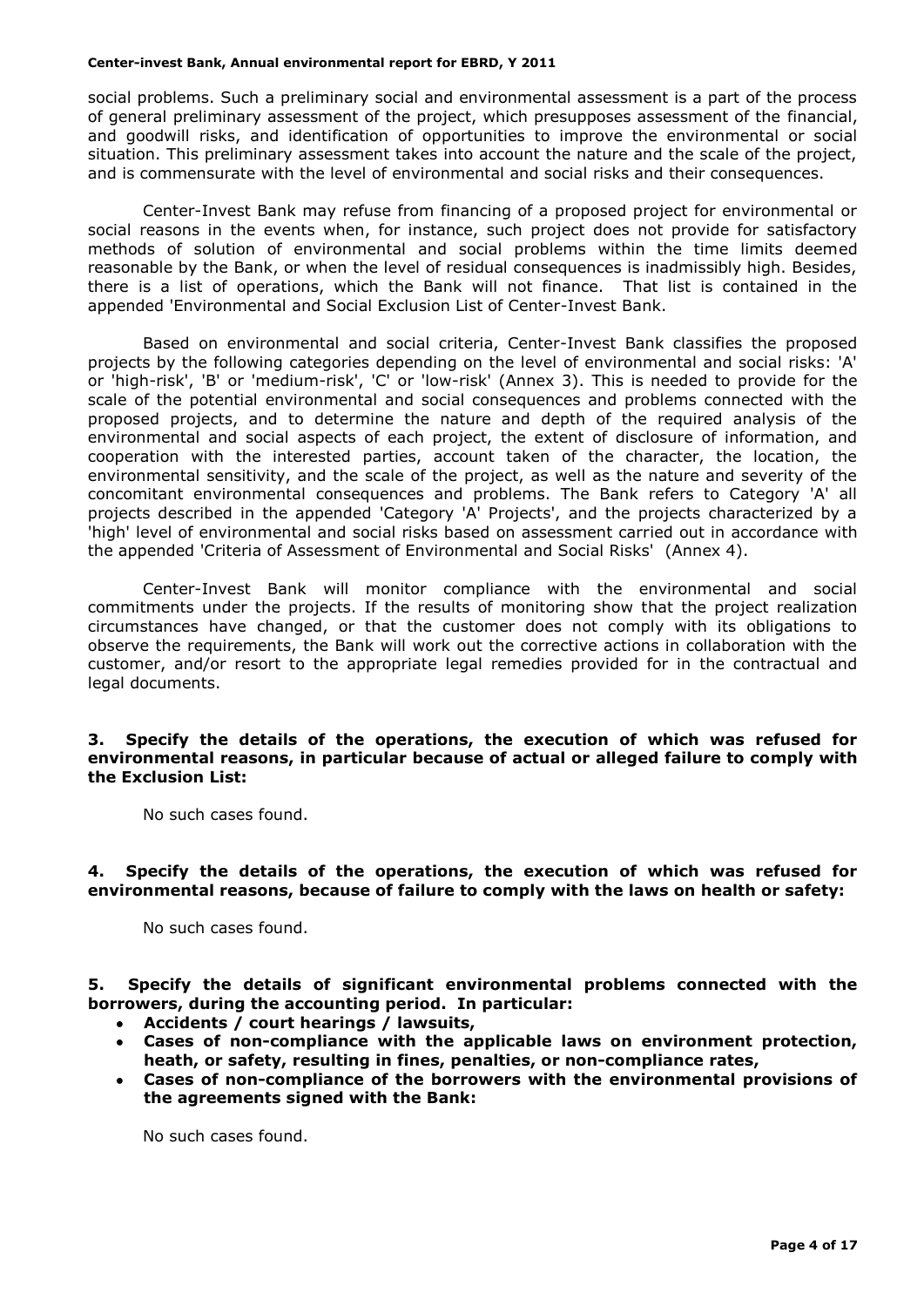**6. Specify the details of the loans / investments / guarantees, etc. used for financing of environmental improvements, such as greater efficiency of energy utilization, reduction of energy consumption, reduction of volumes of water consumption, switchover to clean technologies, lower payments for the issue of permits, or minimization of fines as a result of environmental improvements:**

According to the results of 2011 the bank's loan portfolio includes 534 energy efficiency projects for the total amount of 1 229.3 million rubles.

| <b>Industry</b>      | Number of<br>projects | <b>Amount of financing</b><br>(RUR) | <b>Projects amount</b><br>(RUR) | <b>Share</b> |
|----------------------|-----------------------|-------------------------------------|---------------------------------|--------------|
| agriculture          | 73                    | 437 159 694                         | 395 882 150                     | 32,2%        |
| production           | 49                    | 791 994 235                         | 728 873 919                     | 59,4%        |
| trade                | 4                     | 4 109 012                           | 3 640 000                       | 0,3%         |
| services             | 4                     | 3 605 303                           | 3 001 203                       | 0,2%         |
| housing and communal | 9                     | 29 126 555                          | 22 574 051                      | 1,8%         |
| residential          | 395                   | 75 292 579                          | 75 292 579                      | 6,1%         |
| Total                | 534                   | 1 341 287 378                       | 1 229 263 902                   | 100,0%       |

Center-invest Bank's success in financing energy efficiency projects is attributable to the fundamentally new approach that we have developed for our customers in southern Russia: sustainable lending. This new strategy combines technical, financial and social engineering.

In 2011 Center-invest Bank: created International Center for Energy Efficiency, launched the program of retail loans for energy efficiency purposes, together with IFC arranged press tour "tracing energy efficiency".

The list of all energy efficiency projects (except Residential loans portfolio) provided in 2011 with indication of Energy savings (per unit) and Reduction of  $CO<sub>2</sub>$  (tones per annum) is given in Annex 5.

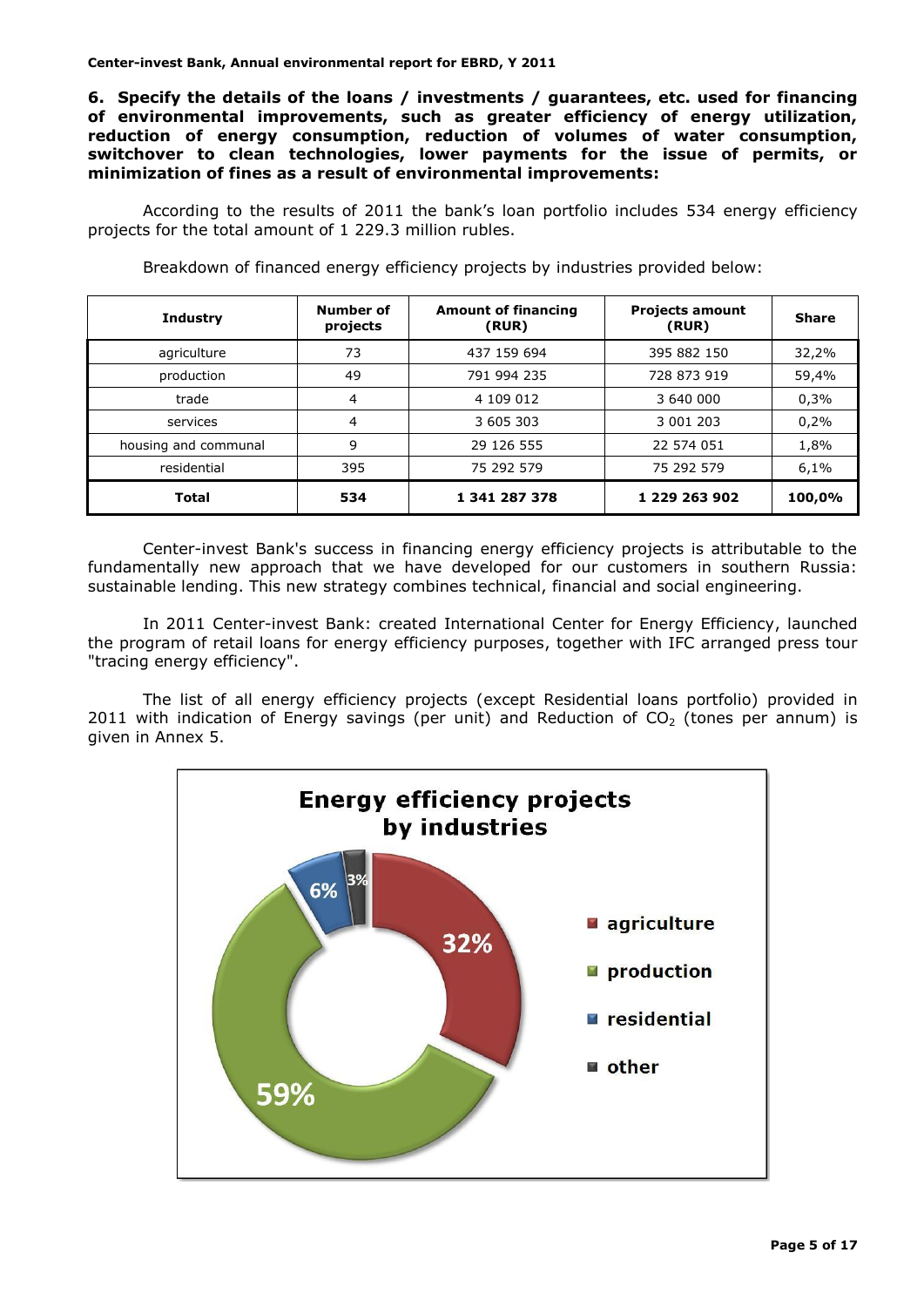# **7. Specify the details of the bad debts arising as a result of environmental problems:**

No such cases found.

## **8. Describe the methods of monitoring of the nature protection activities of the borrowers (e.g. on-site visits by the Bank employees, inspection by the environment protection / sanitary control bodies, copies of new permits, reports of borrowers):**

The Bank supervises over all projects included in its portfolio, in order to secure compliance with the environmental, social, and other requirements for the project. The borrowers are inspected on site, on the quarterly basis, by the employees of the Economic Security Directorate of the Bank, who perform, inter alia, the visual control of the borrower's compliance with the environmental requirements of the Bank. In the event of violations, the Bank chooses the appropriate course of action, and informs the company involved in the project about the need to take the corresponding corrective measures.

#### **9. Specify the surname and the title of the employee(s) responsible for adoption of the environmental procedures:**

Valery V. Sorokin – Member of the Management Board of Center-invest Bank – in charge of coordination of the processes used for the adoption of the environmental procedures at Centerinvest Bank;

Sergey Y. Smirnov – Deputy Head of Corporate lending Sub-department, Environmental secretary of Center-invest Bank.

#### **10. Specify the difficulties and / or constraints in connection with the adoption of the environmental procedures:**

Main problems:

- low level of environmental awareness of the customers the project sponsors;
- underestimation by them of the importance of the environmental audit for modernization of their productions;
- insufficient information available to the public on the decisions capable of adversely effecting the quality and purity of the environment.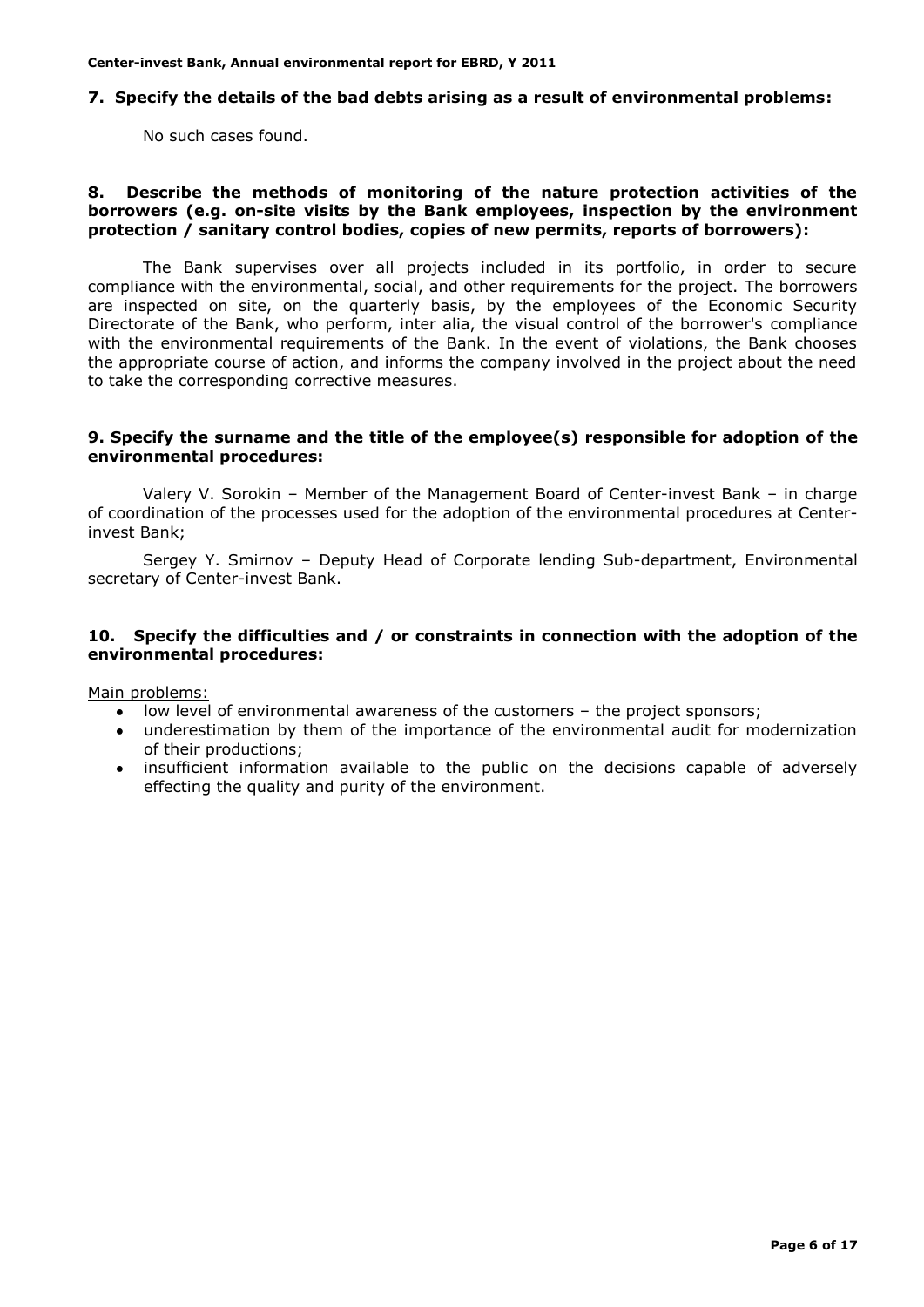# **Environmental and Social Exclusion List of Center-Invest Bank**

Center-Invest Bank invariably does not finance, directly or indirectly, any projects that involve the following:

- 1) production or trade in any product or activity deemed illegal under host country laws or regulations or international conventions and agreements, or subject to international phase outs or bans, including:
	- a) production or trade in products containing PCBs<sup>1</sup>;
	- b) production or trade in pharmaceutical products, pesticides/herbicides, or other dangerous substances subject to international phase outs or bans  $2$ ;
	- c) production or trade in ozone depleting substances subject to international phase out<sup>3</sup>;
	- d) trade in wildlife or plants or wildlife or plant products regulated under CITES $4$
	- e) transboundary trade in wastes prohibited by international laws<sup>5</sup>.
- 2) production, use or trade in unbonded asbestos fibers and asbestos-containing products  $6$ ;
- 3) activities prohibited by host country legislation or international conventions relating to the protection of biodiversity resources or cultural heritage<sup>7</sup>;
- 4) drift net fishing in the marine environment using nets in excess of 2.5 km in length
- 5) shipment of oil or other hazardous substances in tankers that do not comply with IMO requirements<sup>8</sup>;
- 6) trade in goods without the required export or import licenses or other evidence of authorization of carriage issued by the corresponding export/import or, whenever necessary, transit countries.
- 7) Activities in the nuclear fuel production cycle (uranium mining, production, enrichment, storage or transport of nuclear fuels) and production of or trade in radioactive materials. This does not apply to: the purchase of medical equipment, quality control (measurement) equipment and any equipment where IFC/EBRD consider the radioactive source to be trivial and/or adequately shielded;
- 8) Production of or trade in weapons and munitions (This does not apply to project sponsors who are not substantially involved in these activities. "Not substantially involved" means that the activity concerned is ancillary to a project sponsor's primary operations);
- 9) Production of or trade in alcoholic beverages (excluding beer and wine) (This does not apply to project sponsors who are not substantially involved in these activities. "Not substantially involved" means that the activity concerned is ancillary to a project sponsor's primary operations);
- 10) Production of or trade in tobacco (This does not apply to project sponsors who are not substantially involved in these activities. "Not substantially involved" means that the activity concerned is ancillary to a project sponsor's primary operations);
- 11) Gambling, casinos and equivalent enterprises (This does not apply to project sponsors who are not substantially involved in these activities. "Not substantially involved" means that the activity concerned is ancillary to a project sponsor's primary operations);
- 12) Commercial logging operations for use in primary tropical moist forest;

1

<sup>&</sup>lt;sup>1</sup> PCBs: Polychlorinated biphenyls are a group of highly toxic chemicals. PCBs are likely to be found in oil-filled electrical transformers, capacitors and switchgear dating from 1950-1985

<sup>&</sup>lt;sup>2</sup> Reference documents are EU Regulation (EEC) No 2455/92 Concerning the Export and Import of Certain Dangerous Chemicals, as amended; UN Consolidated List of Products whose Consumption and/or Sale have been Banned, Withdrawn, Severely Restricted or not Approved by Governments; Convention the Prior Informed<br>Consent Procedures for Certain Hazardous Chemicals and Pesticides in Pollutants; WHO Classification of Pesticides by Hazard.

<sup>&</sup>lt;sup>3</sup> Ozone depleting substances: Chemical compounds which react with and deplete stratospheric ozone, resulting in widely publicised 'ozone holes'. The Montreal Protocol lists such substances and their target reduction and phase out dates.

<sup>4</sup> CITES: Convention on International Trade in Endangered Species of Wild Fauna and Flora. A list of CITES listed species is available at www.cites.org/eng/app/index.shtml

<sup>&</sup>lt;sup>5</sup> Reference documents are Regulation (EC) No.1013/2006 of 14 June 2006 on shipments of waste; Decision C (2001) 107/Final of the OECD Council concerning the revision of Decision C(92)39/Final on the control of transboundary movements of wastes destined for recovery operations; Basel Convention on the Control of<br>Transboundary Movements of Hazardous Wastes and their Disposal

<sup>6</sup> This does not apply to the use or trade in bonded asbestos cement sheeting where the asbestos content is less than 20%.

This does not deprived the doe of clube in bonded deservers and the conservation of Migratory Species of Wild Animals (Bonn Convention); Convention on Wetlands of International Importance, especially as Waterfowl Habitat (Ramsar Convention); Convention on the Conservation of European Wildlife and Natural Habitats (Bern Convention); World Heritage Convention; Convention on Biological Diversity with protocols thereto.

<sup>&</sup>lt;sup>8</sup> This includes: tankers which do not have all required MARPOL and SOLAS certificates (including, without limitation, ISM Code compliance), tankers blacklisted by the European Union or banned by the Paris Memorandum of Understanding on Port State control (Paris MOU), and tankers due for phase out under regulations 13G and 13H of Annex I of MARPOL. No single hull tanker over 25 years old should be used.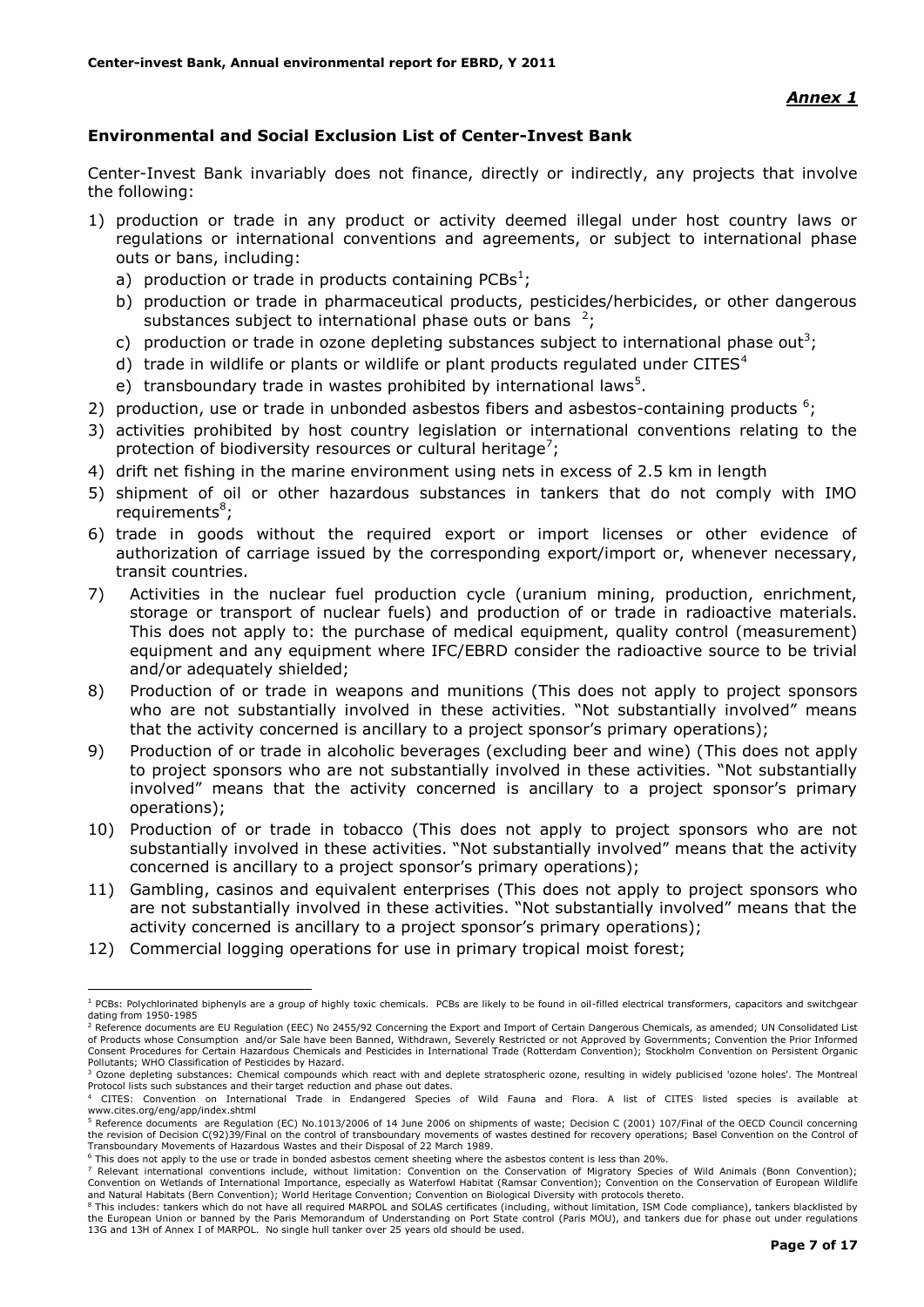- 13) Production of or trade in wood or other forestry products other than from sustainably managed forests;
- 14) Production or activities involving harmful or exploitative forms of forced labour/harmful child labour (Forced labour means all work or service, not voluntarily performed, that is extracted from an individual under threat of force or penalty. Harmful child labour means the employment of children that is economically exploitative, or is likely to be hazardous to, or to interfere with, the child's education, or to be harmful to the child's health, or physical, mental, spiritual, moral or social development).

When financing micro-finance activities, FIs will also apply the following additional exclusions:

- a) Production, trade, storage, or transport of significant volumes of hazardous chemicals, or commercial scale usage of hazardous chemicals. Hazardous chemicals include gasoline, kerosene, and other petroleum products;
- b) Production or activities that impinge on the lands owned, or claimed under adjudication, by Indigenous Peoples, without full documented consent of such peoples.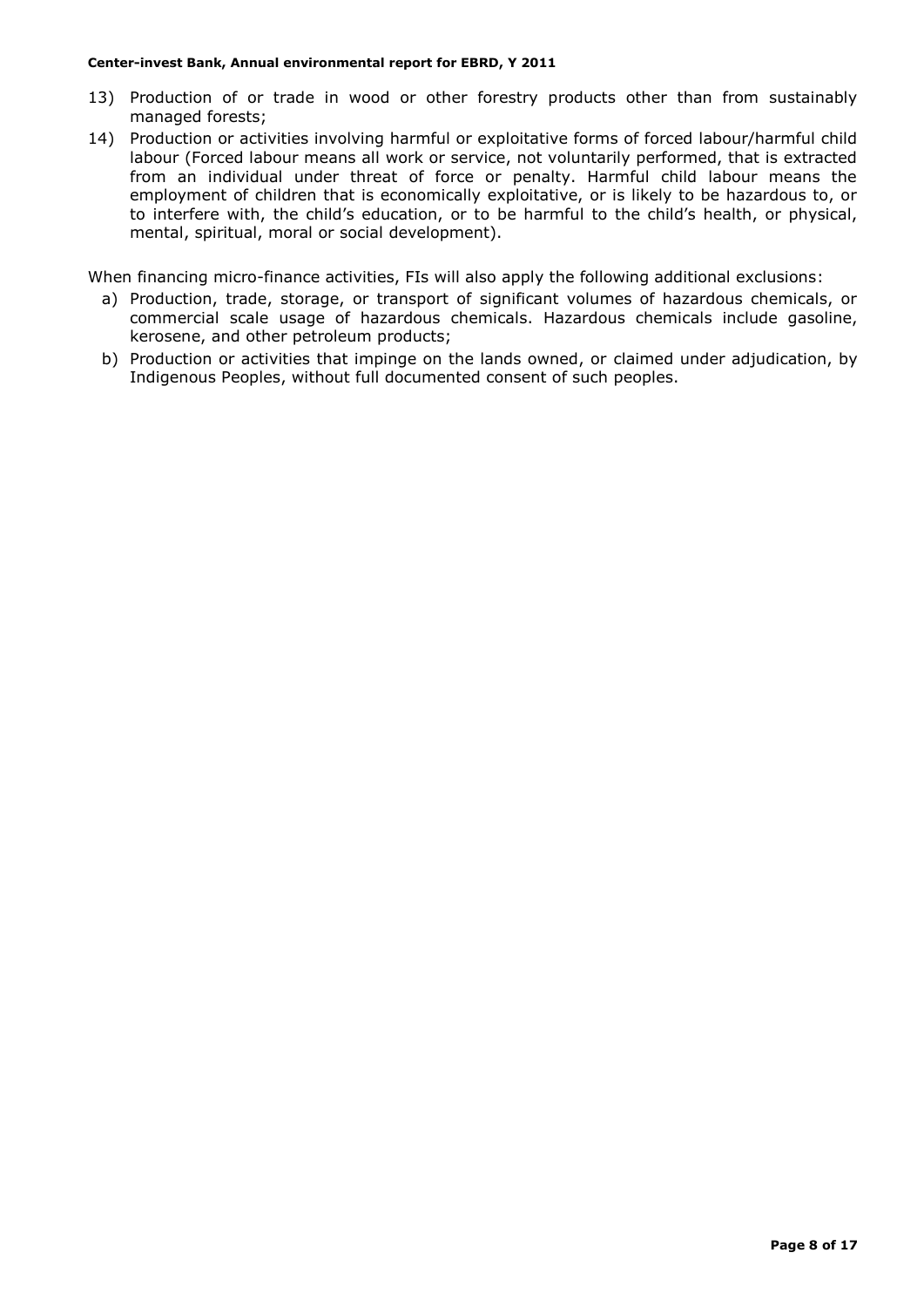# **Category 'A' Projects**

This list refers to projects of new construction, upscaling or transformation / conversion in the following categories. This list is not exhaustive, and the project types included in the list are shown as examples. Referral of the projects to a particular category depends on the nature and scale of the actual or potential adverse environmental or social consequences, and is determined by the specific aspects of realization of the project, and location of the site.

1. Crude oil refineries (excluding undertakings manufacturing only lubricants from crude oil) and installations for the gasification and liquefaction of 500 tonnes or more of coal or bituminous shale per day.

2. Thermal power stations and other combustion installations with a heat output of 300 MW  $9$ or more, and, nuclear power stations and other nuclear reactors, including the dismantling or decommissioning of such power stations or reactors (except research installations for the production and conversion of fissionable and fertile materials, whose maximum power does not exceed 1 kW of continuous thermal load).

3. Installations designed for the production, or enrichment of nuclear fuels, the reprocessing, storage or final disposal of irradiated nuclear fuels, or for the storage, disposal or processing of radioactive waste.

4. Integrated works for the initial smelting of cast-iron and steel; installations for the production of nonferrous crude metals from ore, concentrates or secondary raw materials by metallurgical, chemical or electrolytic processes.

5. Installations for the extraction of asbestos and for the processing and transformation of asbestos and products containing asbestos: for asbestos-cement products, with an annual production of more than 20,000 tonnes finished product; for friction material, with an annual production of more than 50 tonnes finished product; and for other asbestos utilization of more than 200 tonnes per year.

6. Integrated chemical installations, i.e. those installations for the manufacture on an industrial scale of substances using chemical conversion processes, in which several units are juxtaposed and are functionally linked to one another and which are for the production of: basic organic chemicals; basic inorganic chemical; phosphorus-, nitrogen- or potassium-based fertilizers (simple or compound fertilizers); basic plant health products and of biocides; basic pharmaceutical products using a chemical or biological process; explosives.

7. Construction of motorways, express roads and lines for long-distance railway traffic and of airports with a basic runway length of 2,100 metres or more; construction of a new road of four or more lanes, or realignment and/or widening of an existing road so as to provide four or more lanes, where such new road, or realigned and/or widened section of road would be 10 km or more in a continuous length.

8. Pipelines, terminals, and associated facilities for the large-scale transport of gas, oil, and chemicals.

9. Sea ports and also inland waterways and ports for inland-waterway traffic which permit the passage of vessels of over 1,350 tonnes; trading ports, piers for loading and unloading connected to land and outside ports (excluding ferry piers) which can take vessels of over 1,350 tonnes.

10. Waste-processing and disposal installations for the incineration, chemical treatment or landfill of hazardous, toxic or dangerous wastes.

11. Large<sup>10</sup>dams and other impoundments designed for the holding back or permanent storage of water.

12. Groundwater abstraction activities or artificial groundwater recharge schemes in cases where the annual volume of water to be abstracted or recharged amounts to 10 million cubic meters or more.

13. Industrial plants for the (a) production of pulp from timber or similar fibrous materials; (b) production of paper and board with a production capacity exceeding 200 air-dried metric tonnes per day.

<u>.</u>

<sup>10</sup> As per the definition of the International Commission on Large Dams (ICOLD). ICOLD defines a large dam as a dam with a height of 15 m or more from the foundation. Dams that are between 5 and 15m high and have a reservoir volume of more than 3 million m3 are also classified as large dams.

<sup>9</sup> Equivalent to a gross electrical output of 140 MWe for steam and single cycle gas turbines power stations.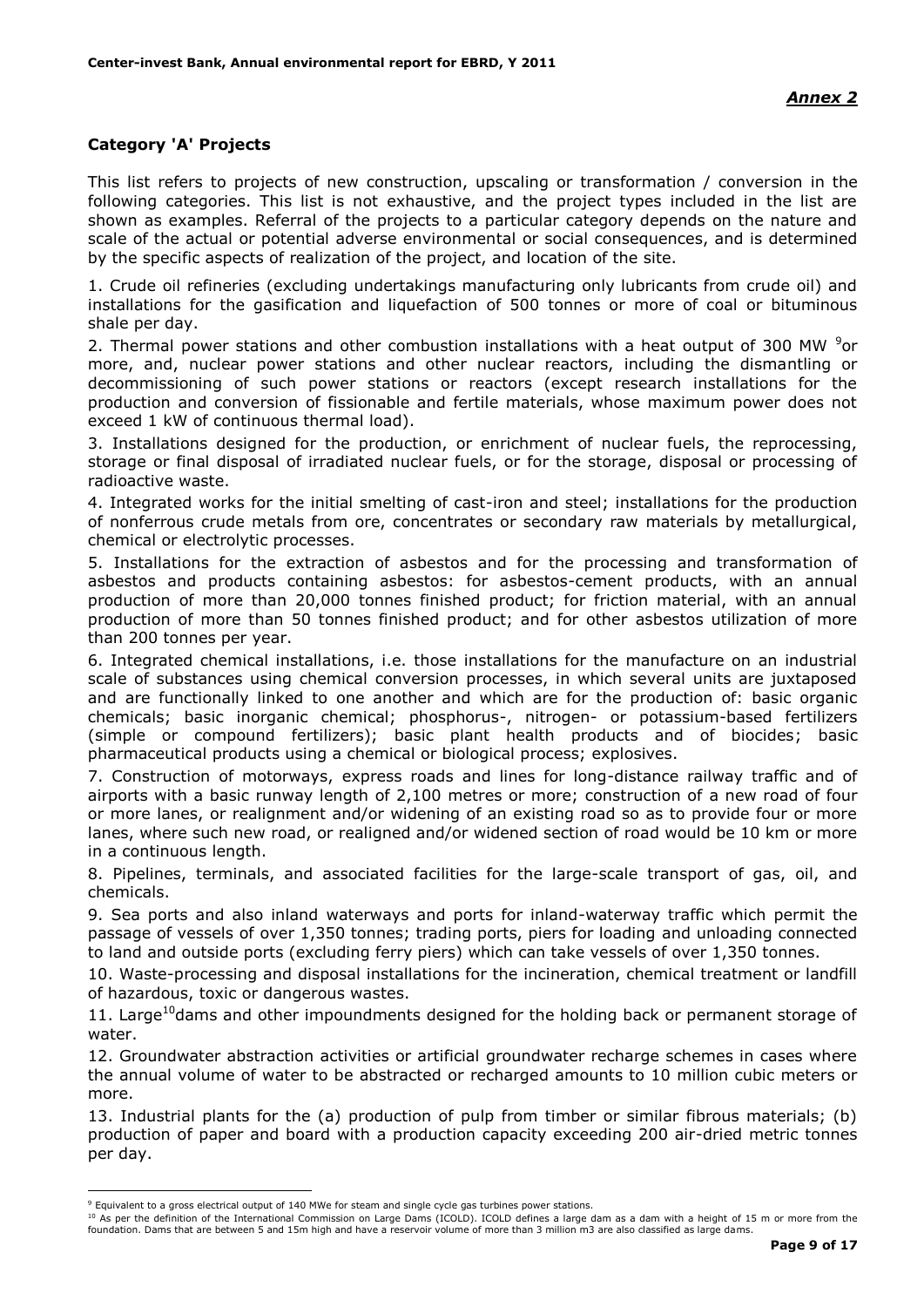14. Large-scale peat extraction, quarries and open-cast mining, and processing of metal ores or coal.

15. Extraction of petroleum and natural gas for commercial purposes.

16. Installations for storage of petroleum, petrochemical, or chemical products with a capacity of 200,000 tonnes or more.

17. Large-scale forest harvesting.

18. Municipal waste water treatment plants with a capacity exceeding 150,000 population equivalent.

19. Municipal solid waste-processing and disposal facilities.

20. Large-scale tourism and retail development.

21. Construction of overhead electrical power lines.

22. Large-scale land reclamation.

23. Large-scale primary agriculture/silviculture involving intensification or conversion of natural habitats.

24. Plants for the tanning of hides and skins where the treatment capacity exceeds 12 tons of finished products per day.

25. Installations for the intensive rearing of poultry or pigs with more than: 40,000 places for poultry; 2,000 places for production pigs (over 30 kg); or 750 places for sows.

26. Projects<sup>11</sup> which are planned to be carried out in sensitive locations or are likely to have a perceptible impact on such locations, even if the project category does not appear in the above list. Such sensitive locations include National Parks and other protected areas identified by national or international law, and other sensitive locations of international, national or regional importance, such as wetlands, forests with high biodiversity value, areas of archaeological or cultural significance, and areas of importance for indigenous peoples or other vulnerable groups.

27. Projects which involve significant adverse social consequences for the local inhabitants or other persons affected by the project.

28. Projects which involve large-scale resettlement or retrenchment (unbalancing of a stable economic situation).

1

 $11$  Including, specifically, social or environmental projects (such as renewable energy sources).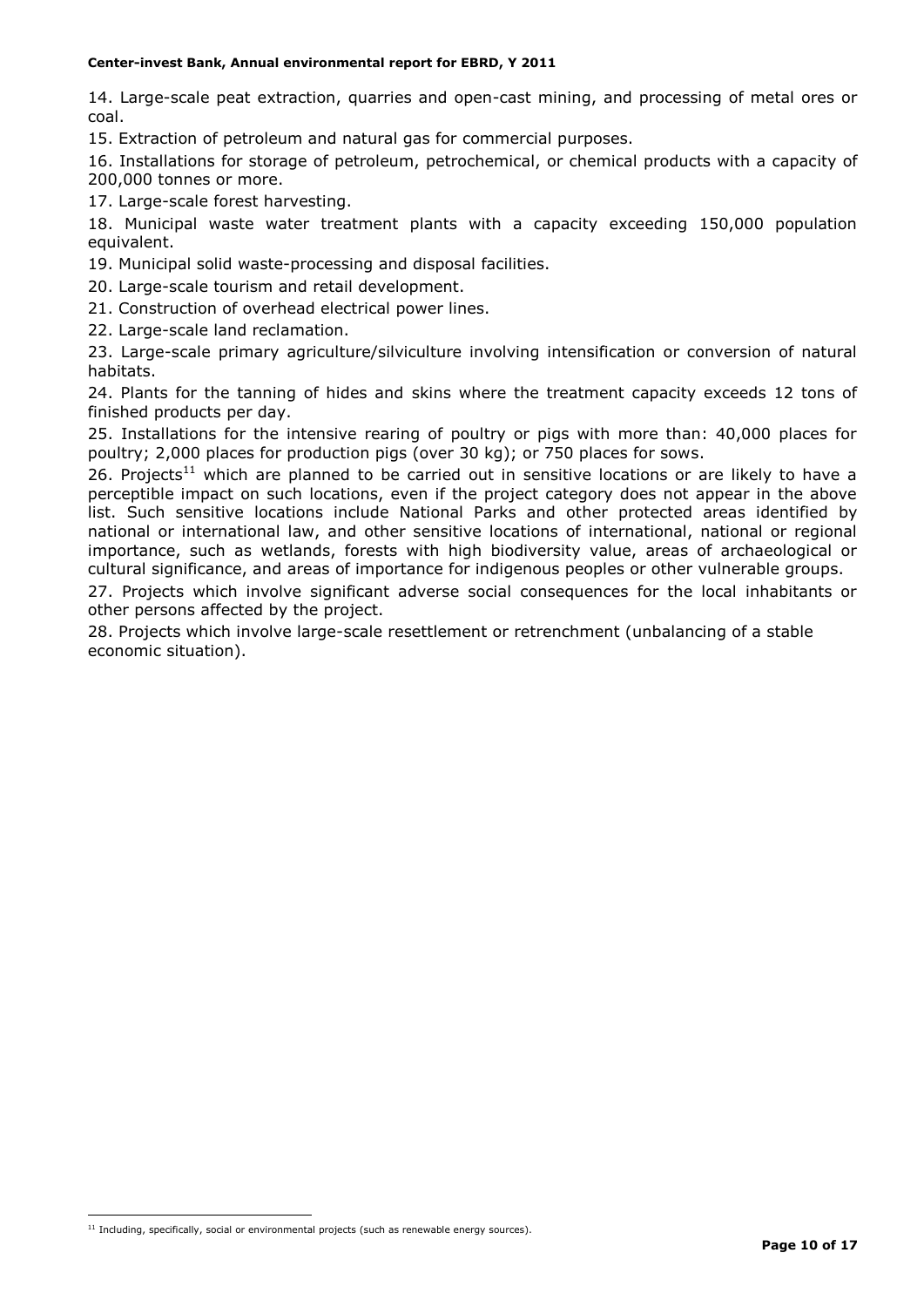#### *Annex 3*

| Loan issue criteria                                                                 | <b>Risk level</b><br>(assessment criteria)                                                                                                                                                                                              | <b>Risk value</b><br>(multiplier) | <b>Total</b><br>(level x value)    |
|-------------------------------------------------------------------------------------|-----------------------------------------------------------------------------------------------------------------------------------------------------------------------------------------------------------------------------------------|-----------------------------------|------------------------------------|
| Environmental<br>and<br>social <sup>13</sup> risk in the<br>sector <sup>14</sup>    | $1.0 - low/low$<br>1.5 - low/medium, medium/low<br>2.0 - medium/medium, low/high<br>2.5 - medium/high, high/low<br>3.0 - high/medium, high/high                                                                                         | 40                                | 40<br>60<br>80<br>100<br>120       |
| Amount of loan                                                                      | 0 - up to 3 million rubles.<br>1 - 3 to 6 million rubles<br>2 - 6 to 30 million rubles<br>3 - more than 30 million rubles                                                                                                               | 20                                | $\mathbf{0}$<br>20<br>40<br>60     |
| Loan term                                                                           | $1 - up to 6 months$<br>$2 - 6$ to 24 months<br>3 - more than 24 months                                                                                                                                                                 | 20                                | 20<br>40<br>60                     |
|                                                                                     | 1.0 - account turnover; quarantee;<br>bill:<br>unsecured loan<br>1.5 - account turnover; guarantee; bill;<br>unsecured loan + fixed assets; inventory<br>pledge; land without a history of industrial                                   |                                   | 20<br>30                           |
|                                                                                     | production<br>2.0 - fixed assets; inventory pledge; land<br>without a history of industrial production<br>2.0 - account turnover; quarantee; bill;<br>unsecured loan + land with a history of<br>industrial production or contamination |                                   | 40<br>40                           |
| Collateral                                                                          | 2.0 - account turnover; quarantee; bill;<br>unsecured loan + fixed assets; inventory<br>pledge; land without a history of industrial<br>production + land with a history of industrial<br>production or contamination                   | 20                                | 40                                 |
|                                                                                     | 2.5 - fixed assets; inventory pledge; land<br>without a history of industrial production + land<br>with a history of industrial production or<br>contamination<br>3.0 - land with a history of industrial production                    |                                   | 50<br>60                           |
| experience<br>Business<br>of the Borrower (risk<br>management skills) <sup>15</sup> | or contamination<br>1 - substantial<br>2 - moderate<br>$3 - low$                                                                                                                                                                        | 20                                | 20<br>40<br>60                     |
| <b>Total</b>                                                                        |                                                                                                                                                                                                                                         |                                   | XXX (sum of<br>accumulated points) |
|                                                                                     |                                                                                                                                                                                                                                         | High                              | 300-360                            |
|                                                                                     |                                                                                                                                                                                                                                         | Medium                            | 171-299                            |
|                                                                                     |                                                                                                                                                                                                                                         | Low                               | 100-170                            |

# **Criteria for assessment of environmental and social risks<sup>12</sup>**

The preliminary assessment shall be performed for all projects considered by the Bank, on the basis of this Appendix. Assessment shall be carried out by the stated out by the stated out by the stated out by the stated out employees of the Bank responsible for review of the customers' projects. Based on the results of such assessment, and with regard to sections 18-20 of the ESP, a<br>decision will be taken on further actions for consideration

heritage, resettlement, and availability of the basic services.

<sup>&</sup>lt;sup>14</sup> According to the Note 'Industry Sector Classifier' attached hereto<br><sup>15</sup> The borrower's business experience means the CEO's years of service in the particular business area (substantial – more than 3 years, moderate – years, low– less than 1 year).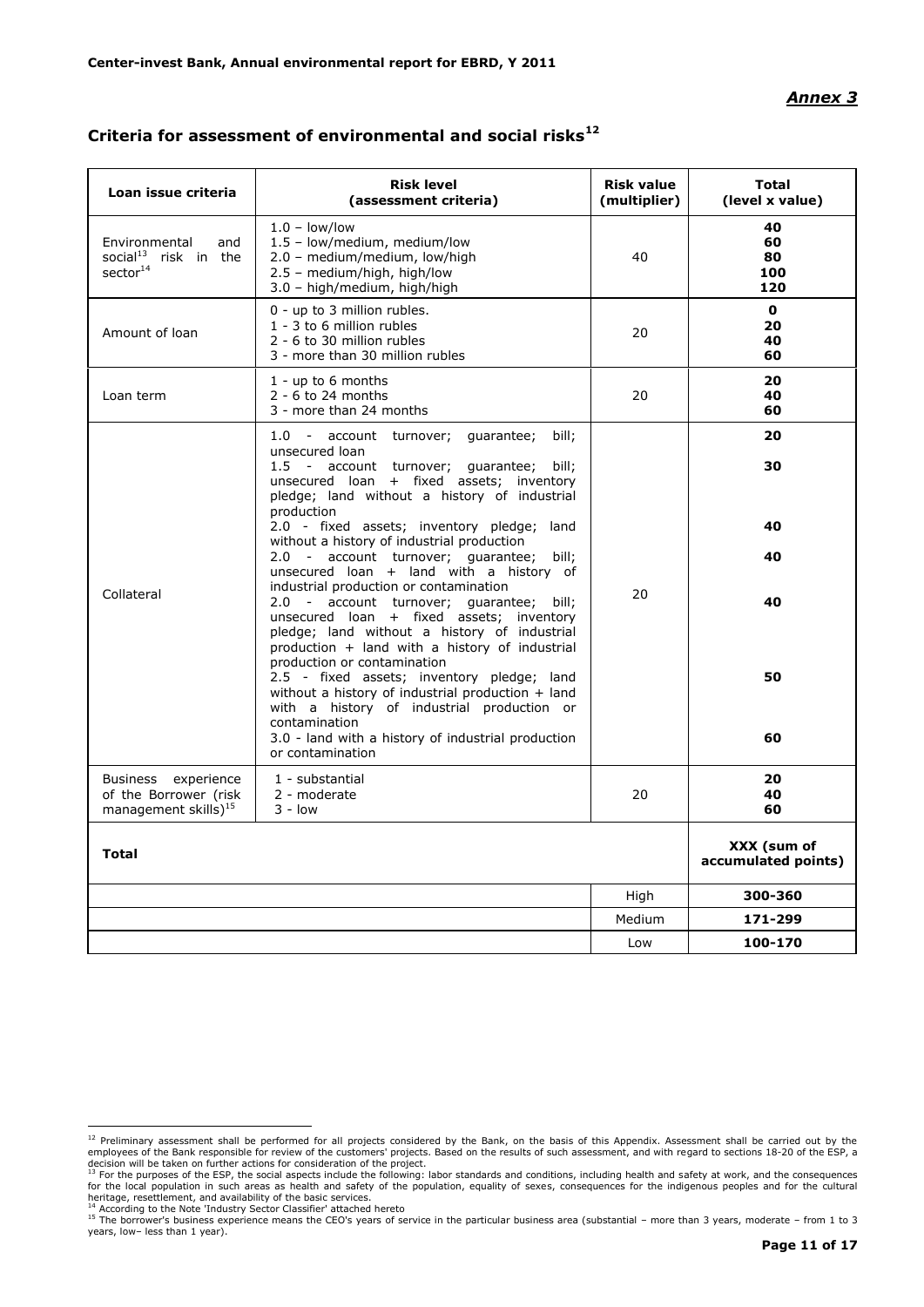# **Form of the report on performance of a complex environmental and social examination and monitoring (CESE)<sup>16</sup>**

The Borrower :

Nature of operations and business of the Borrower:

Reviewed environmental information and identified problems:

Reviewed social information and identified problems:

Compliance with regulatory requirements in the area of environment protection, labor and migration laws, and social requirements and commitments:

Detailed information on major injuries and accidents over the last two years:

If the land is used as security, indicate whether it has been significantly contaminated. If yes, indicate whether the Bank, as the security holder, has any land rehabilitation commitments, and the amount of such commitments.

Minimization and monitoring of risks: specify further actions required / planned by the Borrower, especially the actions aimed at elimination of the problems connected with non-compliance with health, safety, and environment protection requirements, and the corresponding commitments.

Minimization and monitoring of risks: specify the measures to be implemented by the Bank, such as environment protection conditions, loan issue provisos, or monitoring requirements (i.e., submission by the Borrower of regular reports).

Opportunities in the areas of environment protection and social standards (e.g., reduction of wastes, more efficient use of energy, use of cleaner technologies):

By \_\_\_\_\_\_\_\_\_\_\_\_\_\_\_\_\_\_ Date \_\_\_\_\_\_\_\_\_\_\_\_\_\_\_

<u>.</u>

<sup>&</sup>lt;sup>16</sup> This Form must be filled in by the Bank's employees charged with review of the customers' projects, and shall be handed over to the Bank's employees responsible for the final assessment in accordance with section 32 of the ESP.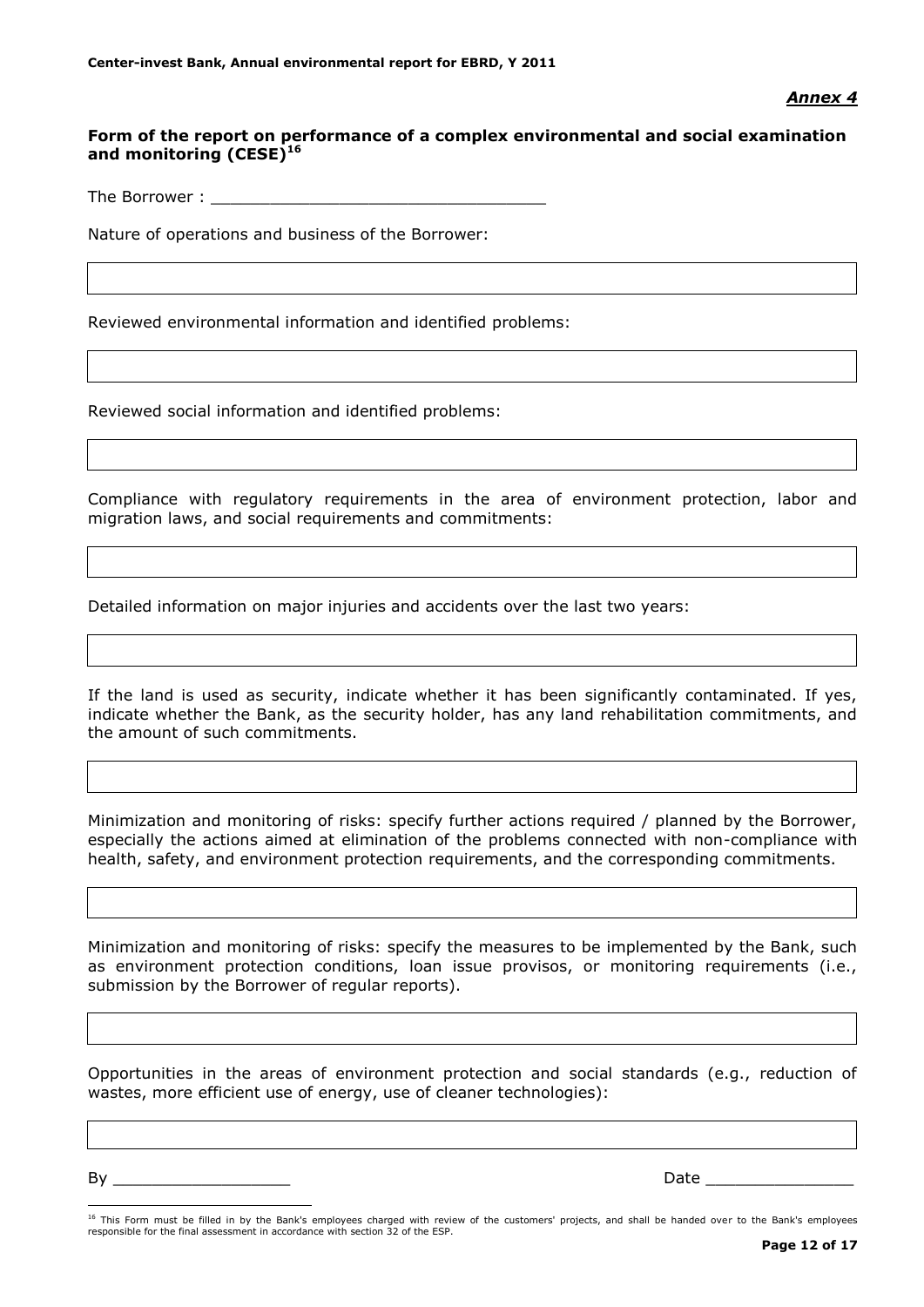### *Annex 5*

| N | <b>Borrower</b> | <b>Project amount</b><br>(RUR) | Loan amount<br>(RUR) | Issue<br>date | Tenor<br>(month) | Loan<br>type | <b>Location</b> | # of<br>floors | # of<br>apartments | Year of<br>construct. | Construction<br>material |
|---|-----------------|--------------------------------|----------------------|---------------|------------------|--------------|-----------------|----------------|--------------------|-----------------------|--------------------------|
|   | Borrower-1      | 405 700                        | 400 000              | 03.06.11      | 36               | term loan    | Shahty          |                | 27                 | 1992                  | brick                    |
|   | Borrower-2      | 2 000 000                      | 2 000 000            | 24.05.11      | 60               | credit line  | Taganrog        | 10             | 200                | 1993                  | panel                    |
|   | Borrower-3      | 7 801 840                      | 1 300 000            | 15.08.11      |                  | term loan    | Rostov-on-Don   |                | 104                | 1990                  | brick                    |
|   | Borrower-4      | 2 674 051                      | 2 674 051            | 08.09.11      | 60               | credit line  | Salsk           | $5 - 9$        | 30-130             | 1968-1996             | brick                    |
|   | Borrower-5      | 244 964                        | 200 000              | 10.10.11      | 24               | term loan    | Shahty          |                | 55                 | 1981                  | brick                    |
|   | Borrower-6      | 1 000 000                      | 1 000 000            | 19.10.11      | 60               | credit line  | Taganrog        | 10             | 200                | 1993                  | panel                    |
|   | Borrower-7      | 5 000 000                      | 5 000 000            | 03.11.11      | 12               | credit line  | Rostov-on-Don   |                | 103                | 1967                  | brick                    |
|   | Borrower-8      | 5 000 000                      | 5 000 000            | 03.11.11      | 12               | credit line  | Rostov-on-Don   | q              | 162                | 1975                  | brick                    |
|   | Borrower-9      | 5 000 000                      | 5 000 000            | 03.11.11      | 12               | credit line  | Rostov-on-Don   |                | 52                 | 1917                  | brick                    |

# **Energy-efficiency loans (housing and communal sector)**

# **Energy-efficiency loans (other sectors, except residential loans)**

| N              | <b>Borrower</b> | Project<br>amount<br>(RUR) | <b>Amount of</b><br>financing<br>(RUR) | Payback<br>period | <b>Energy savings</b><br>(per unit) | <b>Industry</b> | Issue<br>date | Loan type   | <b>Reducing</b><br>of $CO2$<br>(t per year) |
|----------------|-----------------|----------------------------|----------------------------------------|-------------------|-------------------------------------|-----------------|---------------|-------------|---------------------------------------------|
|                | Borrower-1      | 19 953 033                 | 19 953 033                             | 6,2               | 63% (dt)                            | agriculture     | 11.01.11      | term loan   | 183,8                                       |
|                | Borrower-2      | 580 000                    | 580 000                                | 2,4               | 55% (dt)                            | agriculture     | 11.01.11      | term loan   | 6,9                                         |
| 3              | Borrower-3      | 12 403 048                 | 10 912 000                             | 5,5               | $60\%$ (dt)                         | agriculture     | 11.01.11      | term loan   | 149,7                                       |
| $\overline{4}$ | Borrower-4      | 1 781 800                  | 1781800                                | 4,8               | 45% (el)                            | production      | 11.01.11      | term loan   | 17,0                                        |
| 5              | Borrower-5      | 37 450 000                 | 37 000 000                             | 0,9               | 27% (el, gaz)                       | production      | 11.01.11      | credit line | 4 9 5 7,6                                   |
| 6              | Borrower-6      | 654 000                    | 374 000                                | 2,3               | 65% (dt)                            | agriculture     | 04.02.11      | term loan   | 40,7                                        |
|                | Borrower-7      | 3 824 000                  | 3 824 000                              | 1,8               | 45% (dt)                            | agriculture     | 05.03.11      | term loan   | 45,9                                        |
| 8              | Borrower-8      | 1 500 000                  | 1 200 000                              | 2,5               | 43% (el, gaz, coal)                 | production      | 03.11.11      | term loan   | 146,6                                       |
| 9              | Borrower-9      | 640 000                    | 512 000                                | 1,5               | 76% (dt)                            | agriculture     | 22.02.11      | term loan   | 22,5                                        |
| 10             | Borrower-10     | 4 007 892                  | 3 206 314                              | 1,6               | 73% (el)                            | production      | 04.03.11      | leasing     | 14,9                                        |
| 11             | Borrower-11     | 1 300 000                  | 1 100 000                              | 5,4               | 33% (dt)                            | production      | 25.02.11      | term loan   | 36,0                                        |
| 12             | Borrower-12     | 119 062                    | 101 203                                | 1,1               | 77% (el)                            | service         | 11.03.11      | term loan   | 16,5                                        |
| 13             | Borrower-13     | 4 000 000                  | 4 000 000                              | 2,4               | $60\%$ (dt)                         | production      | 15.03.11      | credit line | 38,8                                        |
| 14             | Borrower-14     | 4 000 000                  | 3 200 000                              | 0,6               | 92% (el)                            | production      | 12.05.11      | leasing     | 15,0                                        |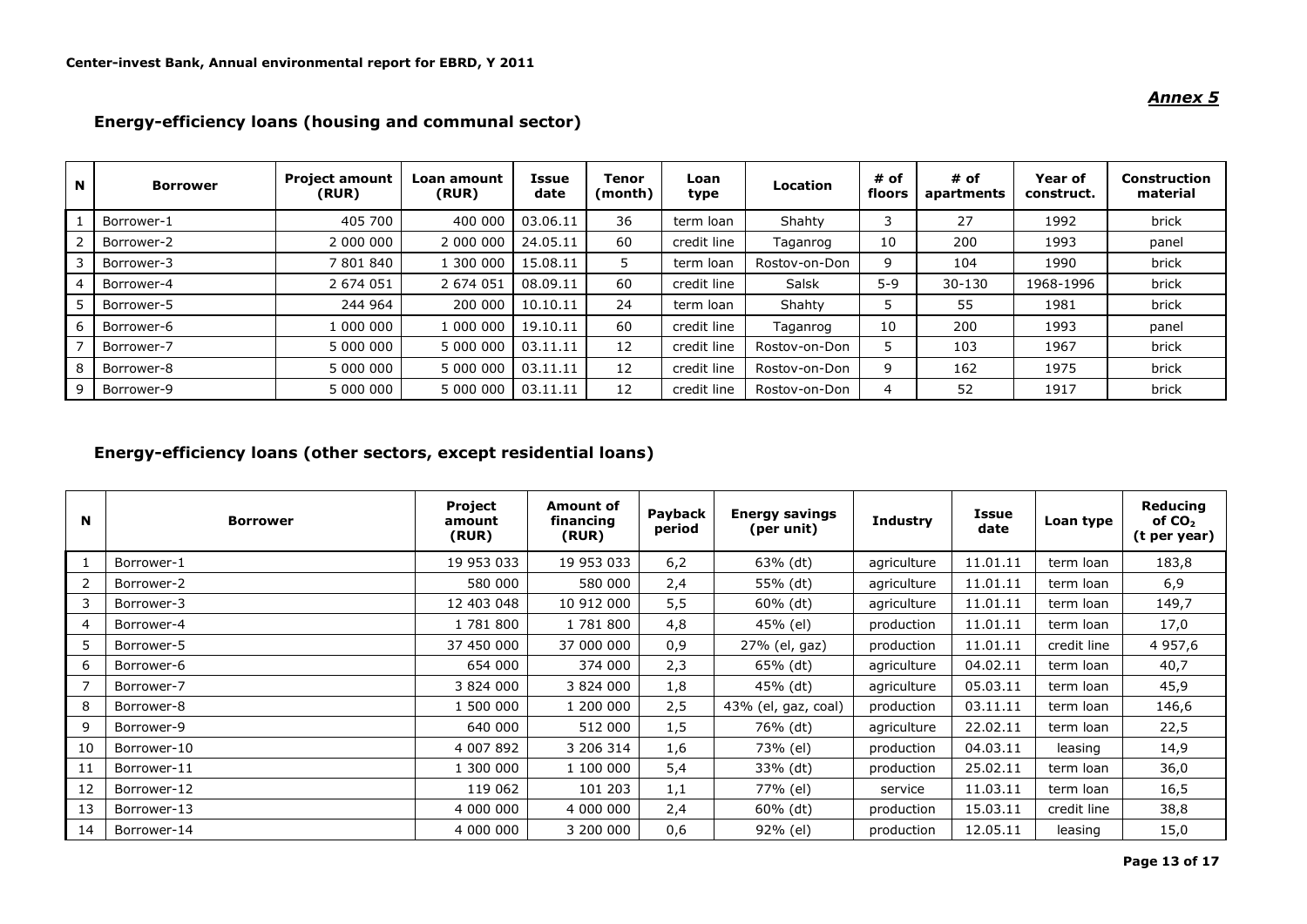| 15 | Borrower-15 | 4 304 413     | 4 304 413  | 1,0 | 32% (el)      | production  | 01.04.11 | term loan   | 520,0 |
|----|-------------|---------------|------------|-----|---------------|-------------|----------|-------------|-------|
| 16 | Borrower-16 | 85 000 000    | 85 000 000 | 5,3 | 65% (el)      | production  | 27.01.11 | term loan   | 688,9 |
| 17 | Borrower-17 | 645 000       | 500 000    | 1,0 | 76% (dt)      | agriculture | 23.03.11 | term loan   | 69,9  |
| 18 | Borrower-18 | 9 000 000     | 9 000 000  | 5,2 | 71% (el)      | production  | 30.03.11 | credit line | 280,8 |
| 19 | Borrower-19 | 1 100 000     | 880 000    | 1,8 | 46% (el)      | production  | 07.04.11 | credit line | 56,3  |
| 20 | Borrower-20 | 670 000       | 670 000    | 1,4 | 86% (dt)      | agriculture | 11.04.11 | term loan   | 31,0  |
| 21 | Borrower-21 | 9 100 000     | 8 190 000  | 6,0 | 63% (dt)      | agriculture | 08.04.11 | credit line | 63,0  |
| 22 | Borrower-22 | 675 000       | 540 000    | 1,6 | 69% (dt)      | agriculture | 22.04.11 | term loan   | 48,5  |
| 23 | Borrower-23 | 4 643 000     | 4 643 000  | 2,4 | 73% (dt)      | agriculture | 18.04.11 | credit line | 155,4 |
| 24 | Borrower-24 | 1 193 680     | 550 000    | 3,2 | 81% (el)      | production  | 15.04.11 | term loan   | 66,5  |
| 25 | Borrower-25 | 1 749 000     | 1 311 500  | 2,8 | 80% (el)      | production  | 12.04.11 | leasing     | 65,9  |
| 26 | Borrower-26 | 4 825 525     | 4 000 000  | 3,8 | 49% (dt)      | agriculture | 28.03.11 | term loan   | 53,2  |
| 27 | Borrower-27 | 4 999 000     | 4 999 000  | 2,1 | 50% (dt)      | agriculture | 26.04.11 | term loan   | 54,8  |
| 28 | Borrower-28 | 5 600 000     | 5 600 000  | 6,1 | 47% (dt)      | agriculture | 25.04.11 | term loan   | 43,8  |
| 29 | Borrower-29 | 3 700 000     | 3 500 000  | 4,7 | 84% (el)      | production  | 01.04.11 | credit line | 41,9  |
| 30 | Borrower-30 | 4 300 000     | 3 440 000  | 4,4 | 73% (dt)      | agriculture | 10.05.11 | term loan   | 42,2  |
| 31 | Borrower-31 | 1 200 000     | 1 200 000  | 4,7 | 82% (el)      | service     | 20.05.11 | term loan   | 1,0   |
| 32 | Borrower-32 | 4 576 500     | 4 576 500  | 6,2 | 71% (dt)      | agriculture | 20.05.11 | term loan   | 23,2  |
| 33 | Borrower-33 | 5 270 000     | 5 270 000  | 2,3 | 45% (dt)      | agriculture | 27.05.11 | term loan   | 45,9  |
| 34 | Borrower-34 | 742 587       | 690 000    | 2,4 | $61\%$ (dt)   | agriculture | 20.06.11 | term loan   | 34,4  |
| 35 | Borrower-35 | 5 2 5 2 7 8 1 | 4 700 000  | 5,0 | 52% (dt)      | agriculture | 08.06.11 | term loan   | 51,6  |
| 36 | Borrower-36 | 1 345 000     | 1 345 000  | 1,7 | 53% (dt)      | agriculture | 16.06.11 | term loan   | 81,4  |
| 37 | Borrower-37 | 1 200 000     | 1 200 000  | 4,5 | 48% (el)      | service     | 14.06.11 | term loan   | 4,0   |
| 38 | Borrower-38 | 900 000       | 700 000    | 3,5 | 63% (el)      | production  | 20.06.11 | term loan   | 8,9   |
| 39 | Borrower-39 | 1 300 000     | 1 300 000  | 5,0 | 43% (dt)      | agriculture | 04.03.11 | term loan   | 40,7  |
| 40 | Borrower-40 | 4 673 305     | 4 200 000  | 4,0 | 53% (dt)      | agriculture | 24.06.11 | term loan   | 60,4  |
| 41 | Borrower-41 | 1 086 241     | 500 000    | 3,3 | 32% (el)      | service     | 20.06.11 | term loan   | 6,9   |
| 42 | Borrower-42 | 310 000       | 287 004    | 5,4 | 33% (el)      | production  | 11.05.11 | term loan   | 2,6   |
| 43 | Borrower-43 | 5 164 376     | 4 389 700  | 4,5 | 43% (dt)      | agriculture | 28.06.11 | term loan   | 40,7  |
| 44 | Borrower-44 | 15 700 000    | 12 000 000 | 1,3 | 75% (el)      | production  | 21.02.11 | credit line | 450,0 |
| 45 | Borrower-45 | 27 039 000    | 18 927 440 | 3,8 | 63% (el, gaz) | production  | 12.07.11 | term loan   | 486,4 |
| 46 | Borrower-46 | 10 936 600    | 10 892 694 | 5,2 | 79% (dt)      | agriculture | 20.07.11 | term loan   | 89,0  |
| 47 | Borrower-47 | 1 654 000     | 1 450 000  | 4,1 | 70% (dt)      | agriculture | 03.08.11 | term loan   | 59,5  |
| 48 | Borrower-48 | 10 642 800    | 8 000 000  | 1,8 | 78% (el)      | production  | 09.08.11 | term loan   | 65,7  |
| 49 | Borrower-49 | 1 105 050     | 990 945    | 1,7 | 50% (dt)      | agriculture | 10.08.11 | term loan   | 65,7  |
| 50 | Borrower-50 | 18 500 000    | 12 000 000 | 4,3 | 72% (el)      | production  | 11.08.11 | credit line | 18,5  |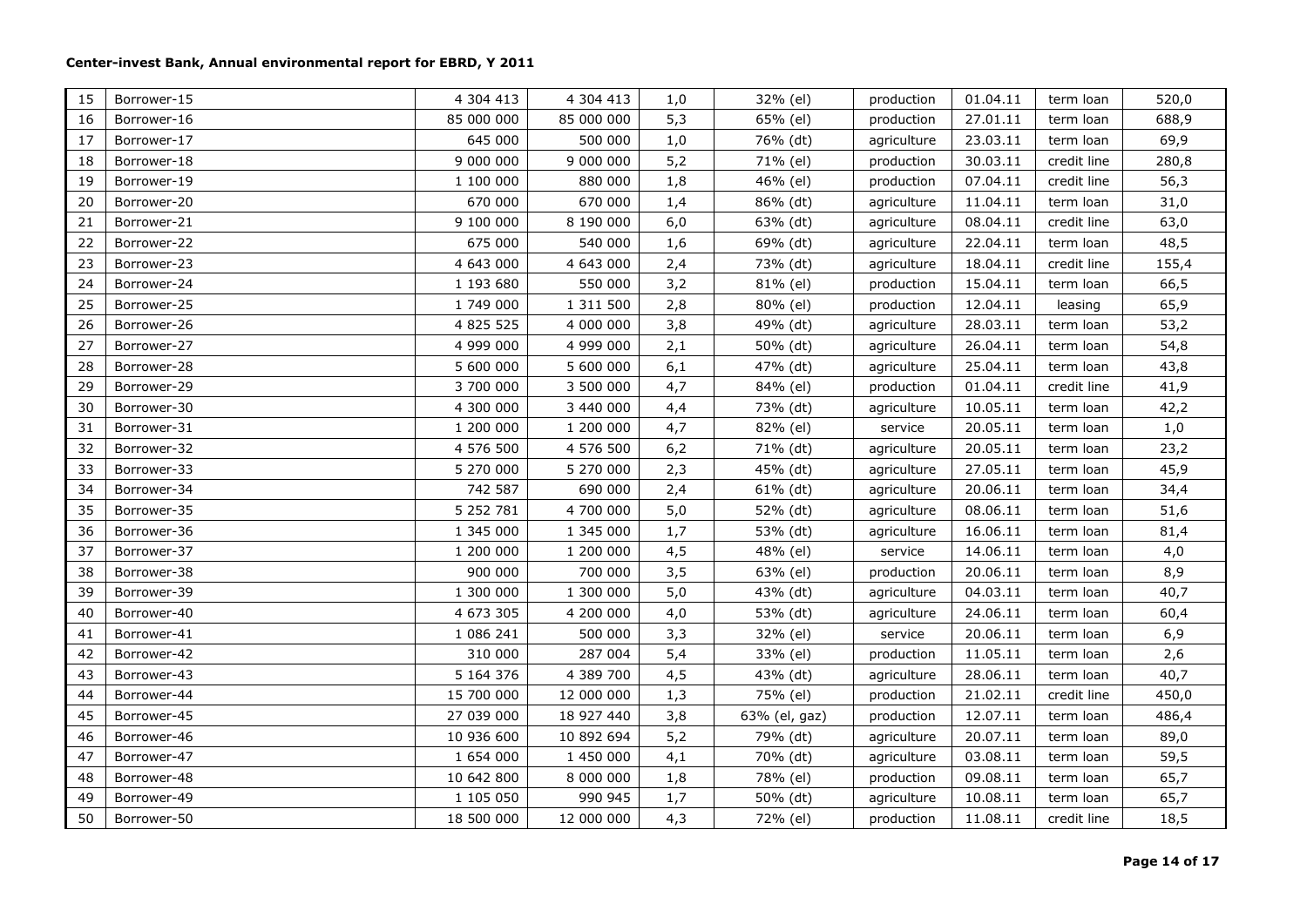| 51 | Borrower-51 | 9 794 600  | 5 000 000     | 4,6 | 66% (dt)      | agriculture | 30.08.11 | term loan   | 179,9 |
|----|-------------|------------|---------------|-----|---------------|-------------|----------|-------------|-------|
| 52 | Borrower-52 | 755 000    | 679 000       | 1,6 | 51% (dt)      | agriculture | 31.08.11 | term loan   | 62,6  |
| 53 | Borrower-53 | 18 000 000 | 15 500 000    | 6,3 | 70% (dt)      | agriculture | 09.09.11 | term loan   | 109,5 |
| 54 | Borrower-54 | 7 000 000  | 6 500 000     | 4,7 | 77% (el, gaz) | production  | 25.01.11 | credit line | 346,3 |
| 55 | Borrower-55 | 9 185 300  | 8 000 000     | 3,6 | 67% (dt)      | agriculture | 16.09.11 | term loan   | 150,2 |
| 56 | Borrower-56 | 1 955 200  | 930 000       | 1,5 | 90% (el, gaz) | production  | 05.10.11 | term loan   | 236,0 |
| 57 | Borrower-57 | 880 000    | 650 000       | 3,5 | 86% (el)      | production  | 24.08.11 | credit line | 23,4  |
| 58 | Borrower-58 | 1 150 000  | 920 000       | 1,5 | 58% (dt)      | agriculture | 23.09.11 | term loan   | 85,3  |
| 59 | Borrower-59 | 10 200 000 | 9 180 000     | 1,6 | 45% (dt)      | agriculture | 16.09.11 | term loan   | 45,9  |
| 60 | Borrower-60 | 4 094 000  | 4 094 000     | 2,2 | 64% (dt)      | agriculture | 31.05.11 | term loan   | 90,1  |
| 61 | Borrower-61 | 2 100 000  | 2 000 000     | 2,3 | 40% (el)      | production  | 03.08.11 | term loan   | 7,3   |
| 62 | Borrower-62 | 23 322 000 | 20 000 000    | 5,1 | 56% (el)      | production  | 13.10.11 | term loan   | 14,1  |
| 63 | Borrower-63 | 10 628 400 | 8 500 000     | 3,8 | 59% (el)      | production  | 16.08.11 | term loan   | 32,2  |
| 64 | Borrower-64 | 931 012    | 600 000       | 1,7 | 36% (el)      | trade       | 21.07.11 | term loan   | 9,6   |
| 65 | Borrower-65 | 13 104 000 | 10 400 000    | 4,2 | 49% (el)      | production  | 19.08.11 | term loan   | 68,5  |
| 66 | Borrower-66 | 1 800 000  | 1 800 000     | 2,9 | 52% (dt)      | agriculture | 24.06.11 | term loan   | 81,4  |
| 67 | Borrower-67 | 6 817 571  | 5 4 5 5 3 1 8 | 3,8 | 81% (dt)      | agriculture | 30.06.11 | term loan   | 234,3 |
| 68 | Borrower-68 | 45 000 000 | 45 000 000    | 5,7 | 79% (dt)      | agriculture | 27.05.11 | term loan   | 681,5 |
| 69 | Borrower-69 | 8 000 000  | 8 000 000     | 3,2 | 27% (el)      | production  | 20.04.11 | credit line | 253,7 |
| 70 | Borrower-70 | 10 400 000 | 3 000 000     | 2,6 | 87% (dt)      | agriculture | 30.05.11 | term loan   | 508,5 |
| 71 | Borrower-71 | 6 041 000  | 6 041 000     | 5,4 | 58% (dt)      | agriculture | 26.01.11 | term loan   | 140,6 |
| 72 | Borrower-72 | 1 270 000  | 1 270 000     | 1,7 | 48% (dt)      | agriculture | 30.03.11 | credit line | 98,2  |
| 73 | Borrower-73 | 1 486 000  | 1 486 000     | 2,2 | 54% (dt)      | agriculture | 06.10.11 | term loan   | 87,4  |
| 74 | Borrower-74 | 550 000    | 550 000       | 1,4 | 51% (dt)      | agriculture | 19.09.11 | term loan   | 52,2  |
| 75 | Borrower-75 | 1 680 000  | 1 500 000     | 4,9 | 44% (dt)      | agriculture | 29.04.11 | credit line | 44,4  |
| 76 | Borrower-76 | 1 100 000  | 1 100 000     | 3,3 | 44% (dt)      | agriculture | 12.04.11 | term loan   | 43,8  |
| 77 | Borrower-77 | 2 500 000  | 2 250 000     | 4,0 | 40% (dt)      | agriculture | 26.08.11 | term loan   | 44,4  |
| 78 | Borrower-78 | 3 500 000  | 2 800 000     | 2,5 | 80% (dt)      | agriculture | 24.08.11 | term loan   | 150,2 |
| 79 | Borrower-79 | 1 240 000  | 1 240 000     | 2,8 | 66% (dt)      | trade       | 19.10.11 | term loan   | 36,0  |
| 80 | Borrower-80 | 7 131 000  | 4 991 700     | 4,8 | 80% (el)      | production  | 07.06.11 | leasing     | 65,9  |
| 81 | Borrower-81 | 8 768 000  | 5 000 000     | 5,3 | 52% (dt)      | agriculture | 16.09.11 | term loan   | 62,0  |
| 82 | Borrower-82 | 1 300 000  | 1 300 000     | 4,4 | 33% (el)      | trade       | 12.05.11 | credit line | 21,9  |
| 83 | Borrower-83 | 37 500 000 | 36 000 000    | 4,2 | 78% (el)      | production  | 18.02.11 | credit line | 170,8 |
| 84 | Borrower-84 | 5 700 000  | 1 586 270     | 1,3 | 79% (el)      | production  | 22.08.11 | leasing     | 251,0 |
| 85 | Borrower-85 | 30 000 000 | 27 000 000    | 4,8 | 65% (el)      | production  | 24.01.11 | credit line | 431,8 |
| 86 | Borrower-86 | 2 600 000  | 2 600 000     | 1,5 | 57% (el)      | production  | 28.04.11 | leasing     | 339,1 |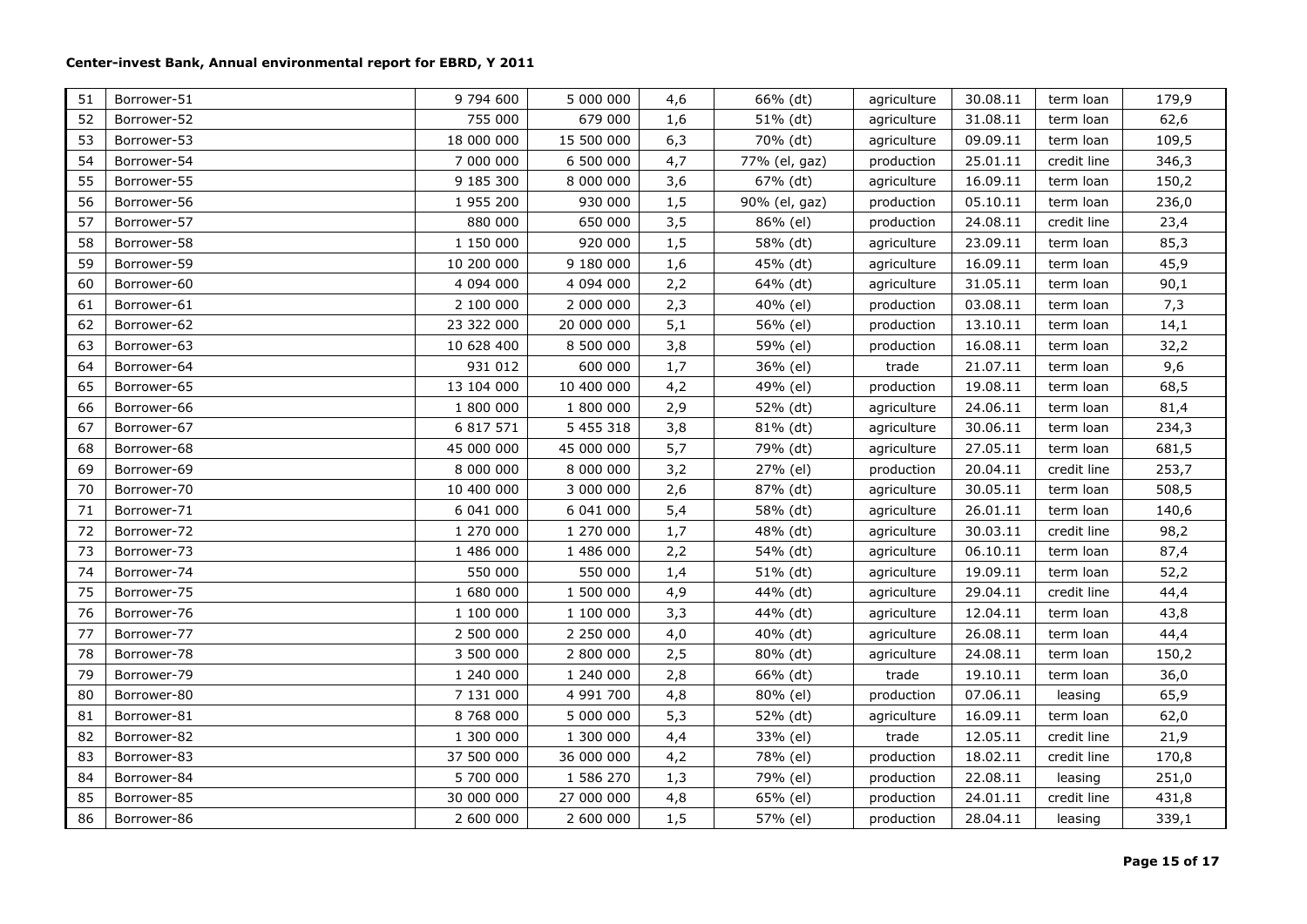| 87  | Borrower-87  | 1 848 000     | 1 848 000   | 2,1 | 59% (el)        | production  | 19.04.11 | credit line | 172,2 |
|-----|--------------|---------------|-------------|-----|-----------------|-------------|----------|-------------|-------|
| 88  | Borrower-88  | 1 432 450     | 1 145 960   | 5,4 | 49% (dt)        | agriculture | 25.05.11 | term loan   | 24,2  |
| 89  | Borrower-89  | 30 000 000    | 28 500 000  | 3,8 | 64% (dt)        | agriculture | 24.10.11 | credit line | 244,0 |
| 90  | Borrower-90  | 10 000 000    | 10 000 000  | 4,5 | 55% (dt)        | agriculture | 27.05.11 | term loan   | 56,3  |
| 91  | Borrower-91  | 675 000       | 540 000     | 2,1 | 62% (dt)        | agriculture | 11.03.11 | term loan   | 40,7  |
| 92  | Borrower-92  | 3 000 000     | 3 000 000   | 3,7 | 55% (dt)        | agriculture | 04.03.11 | term loan   | 60,1  |
| 93  | Borrower-93  | 706 000       | 706 000     | 2,9 | 40% (dt)        | agriculture | 05.05.11 | term loan   | 31,3  |
| 94  | Borrower-94  | 5 069 167     | 5 069 000   | 5,4 | 52% (dt)        | agriculture | 08.07.11 | term loan   | 67,8  |
| 95  | Borrower-95  | 3 599 000     | 2 847 000   | 4,5 | 41% (dt)        | agriculture | 10.06.11 | term loan   | 48,5  |
| 96  | Borrower-96  | 400 000       | 375 000     | 1,4 | 45% (dt)        | agriculture | 16.05.11 | term loan   | 36,0  |
| 97  | Borrower-97  | 474 500       | 440 000     | 2,5 | 35% (dt)        | agriculture | 22.03.11 | term loan   | 24,7  |
| 98  | Borrower-98  | 655 500       | 450 000     | 2,3 | 44% (dt)        | agriculture | 31.03.11 | term loan   | 37,5  |
| 99  | Borrower-99  | 6 300 000     | 6 300 000   | 5,2 | 38% (dt)        | agriculture | 25.03.11 | term loan   | 46,9  |
| 100 | Borrower-100 | 4 833 000     | 4 833 000   | 5,8 | 33% (dt)        | agriculture | 02.03.11 | term loan   | 35,3  |
| 101 | Borrower-101 | 2 3 5 3 7 5 2 | 1 920 000   | 3,4 | 34% (dt)        | agriculture | 04.02.11 | term loan   | 32,5  |
| 102 | Borrower-102 | 5 764 352     | 5 764 000   | 4,4 | 41% (dt)        | agriculture | 08.07.11 | term loan   | 48,5  |
| 103 | Borrower-103 | 5 069 230     | 4 000 000   | 5,1 | 50% (dt)        | agriculture | 03.03.11 | term loan   | 62,6  |
| 104 | Borrower-104 | 680 000       | 500 000     | 2,2 | 43% (dt)        | agriculture | 11.11.11 | term loan   | 40,7  |
| 105 | Borrower-105 | 8 800 000     | 5 000 000   | 3,1 | 77% (dt, gaz)   | production  | 21.11.11 | credit line | 51,6  |
| 106 | Borrower-106 | 296 980 000   | 288 389 614 | 4,0 | 39% (el, gaz)   | production  | 10.11.11 | credit line | 838,7 |
| 107 | Borrower-107 | 203 000       | 203 000     | 1,4 | 44% (el)        | production  | 08.02.11 | credit line | 0,7   |
| 108 | Borrower-108 | 61 000        | 61 000      | 0,3 | 31% (el)        | production  | 08.02.11 | credit line | 25,7  |
| 109 | Borrower-109 | 192 000       | 192 000     | 1,3 | 44% (el)        | production  | 08.02.11 | credit line | 0,7   |
| 110 | Borrower-110 | 638 000       | 500 000     | 2,1 | 77% (el)        | trade       | 01.09.11 | credit line | 2,0   |
| 111 | Borrower-111 | 2 050 000     | 1 845 000   | 3,5 | 58% (dt)        | agriculture | 02.03.11 | term loan   | 43,8  |
| 112 | Borrower-112 | 765 000       | 500 000     | 1,5 | 40% (el)        | production  | 15.03.11 | term loan   | 1,3   |
| 113 | Borrower-113 | 3 090 000     | 2 400 000   | 3,6 | 47% (dt)        | production  | 08.08.11 | term loan   | 54,8  |
| 114 | Borrower-114 | 22 188 980    | 22 000 000  | 4,2 | 44% (dt)        | agriculture | 06.06.11 | term loan   | 68,8  |
| 115 | Borrower-115 | 674 000       | 540 000     | 3,4 | 46% (dt)        | agriculture | 12.05.11 | term loan   | 26,1  |
| 116 | Borrower-116 | 3 696 287     | 3 300 000   | 4,6 | 39% (dt)        | agriculture | 27.06.11 | term loan   | 43,8  |
| 117 | Borrower-117 | 25 000 000    | 25 000 000  | 5,2 | 11% (el, water) | agriculture | 27.01.11 | term loan   | 300,0 |
| 118 | Borrower-118 | 19 274 200    | 15 300 000  | 3,4 | 68% (dt)        | agriculture | 24.08.11 | term loan   | 345,1 |
| 119 | Borrower-119 | 1 040 000     | 1 040 000   | 2,0 | 27% (dt)        | agriculture | 17.02.11 | term loan   | 20,0  |
| 120 | Borrower-120 | 1 500 000     | 1 275 000   | 2,9 | 47% (el)        | production  | 12.04.11 | leasing     | 17,5  |
| 121 | Borrower-121 | 12 000 000    | 12 000 000  | 8,0 | 53% (el)        | production  | 15.06.11 | credit line | 47,5  |
| 122 | Borrower-122 | 2 997 000     | 2 397 600   | 8,1 | 67% (el)        | production  | 04.07.11 | term loan   | 30,8  |